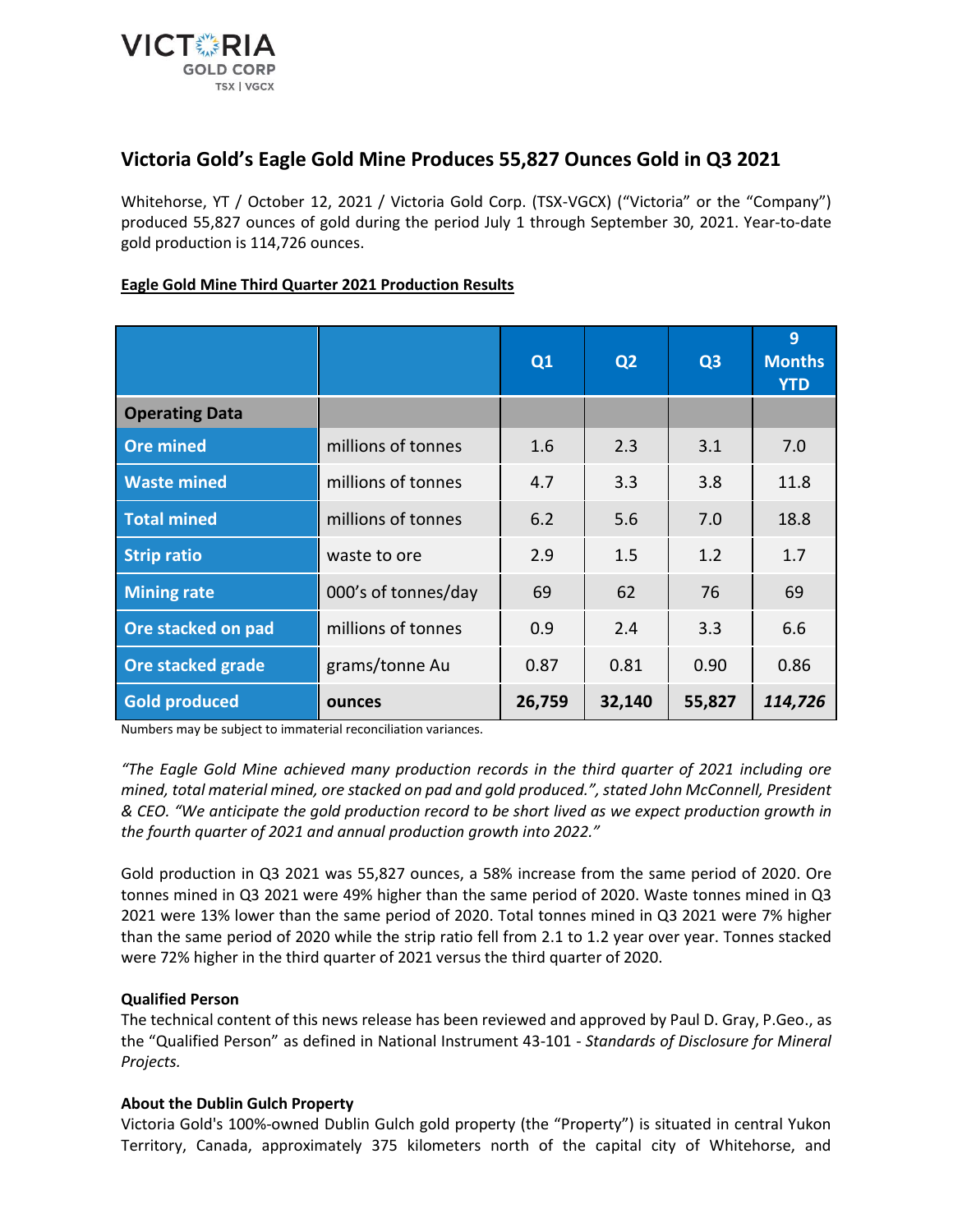approximately 85 kilometers from the town of Mayo. The Property is accessible by road year round, and is located within Yukon Energy's electrical grid.

The Property covers an area of approximately 555 square kilometers, and is the site of the Company's Eagle and Olive Gold Deposits. The Eagle Gold Mine is Yukon's newest operating gold mine. The Eagle and Olive deposits include Proven and Probable Reserves of 3.3 million ounces of gold from 155 million tonnes of ore with a grade of 0.65 grams of gold per tonne, as outlined in a National Instrument 43-101 Technical Report for the Eagle Gold Mine dated December 3, 2019. The Mineral Resource under National Instrument 43-101 – *Standards of Disclosure for Mineral Projects* ("NI 43-101") for the Eagle and Olive deposits has been estimated to host 227 million tonnes averaging 0.67 grams of gold per tonne, containing 4.7 million ounces of gold in the "Measured and Indicated" category, inclusive of Proven and Probable Reserves, and a further 28 million tonnes averaging 0.65 grams of gold per tonne, containing 0.6 million ounces of gold in the "Inferred" category.

#### **Cautionary Language and Forward-Looking Statements**

This press release includes certain statements that may be deemed "forward-looking statements". Except for statements of historical fact relating to Victoria, information contained herein constitutes forward-looking information, including any information related to Victoria's strategy, plans or future financial or operating performance. Forward-looking information is characterized by words such as "plan", "expect", "budget", "target", "project", "intend", "believe", "anticipate", "estimate" and other similar words, or statements that certain events or conditions "may", "will", "could" or "should" occur, and includes any guidance and forecasts set out herein (including, but not limited to, production and operational guidance of the Corporation). In order to give such forward-looking information, the Corporation has made certain assumptions about the its business, operations, the economy and the mineral exploration industry in general, in particular in light of the impact of the novel coronavirus and the COVID-19 disease ("COVID-19") on each of the foregoing. In this respect, the Corporation has assumed that production levels will remain consistent with management's expectations, contracted parties provide goods and services on agreed timeframes, equipment works as anticipated, required regulatory approvals are received, no unusual geological or technical problems occur, no material adverse change in the price of gold occurs and no significant events occur outside of the Corporation's normal course of business. Forward-looking information is based on the opinions, assumptions and estimates of management considered reasonable at the date the statements are made, and are inherently subject to a variety of risks and uncertainties and other known and unknown factors that could cause actual events or results to differ materially from those described in, or implied by, the forward-looking information. These factors include the impact of general business and economic conditions, risks related to COVID-19 on the Company, global liquidity and credit availability on the timing of cash flows and the values of assets and liabilities based on projected future conditions, anticipated metal production, fluctuating metal prices, currency exchange rates, estimated ore grades, possible variations in ore grade or recovery rates, changes in accounting policies, changes in Victoria's corporate resources, changes in project parameters as plans continue to be refined, changes in development and production time frames, the possibility of cost overruns or unanticipated costs and expenses, uncertainty of mineral reserve and mineral resource estimates, higher prices for fuel, steel, power, labour and other consumables contributing to higher costs and general risks of the mining industry, failure of plant, equipment or processes to operate as anticipated, final pricing for metal sales, unanticipated results of future studies, seasonality and unanticipated weather changes, costs and timing of the development of new deposits, success of exploration activities, requirements for additional capital, permitting time lines, government regulation of mining operations, environmental risks, unanticipated reclamation expenses, title disputes or claims, limitations on insurance coverage and timing and possible outcomes of pending litigation and labour disputes, risks related to remote operations and the availability of adequate infrastructure, fluctuations in price and availability of